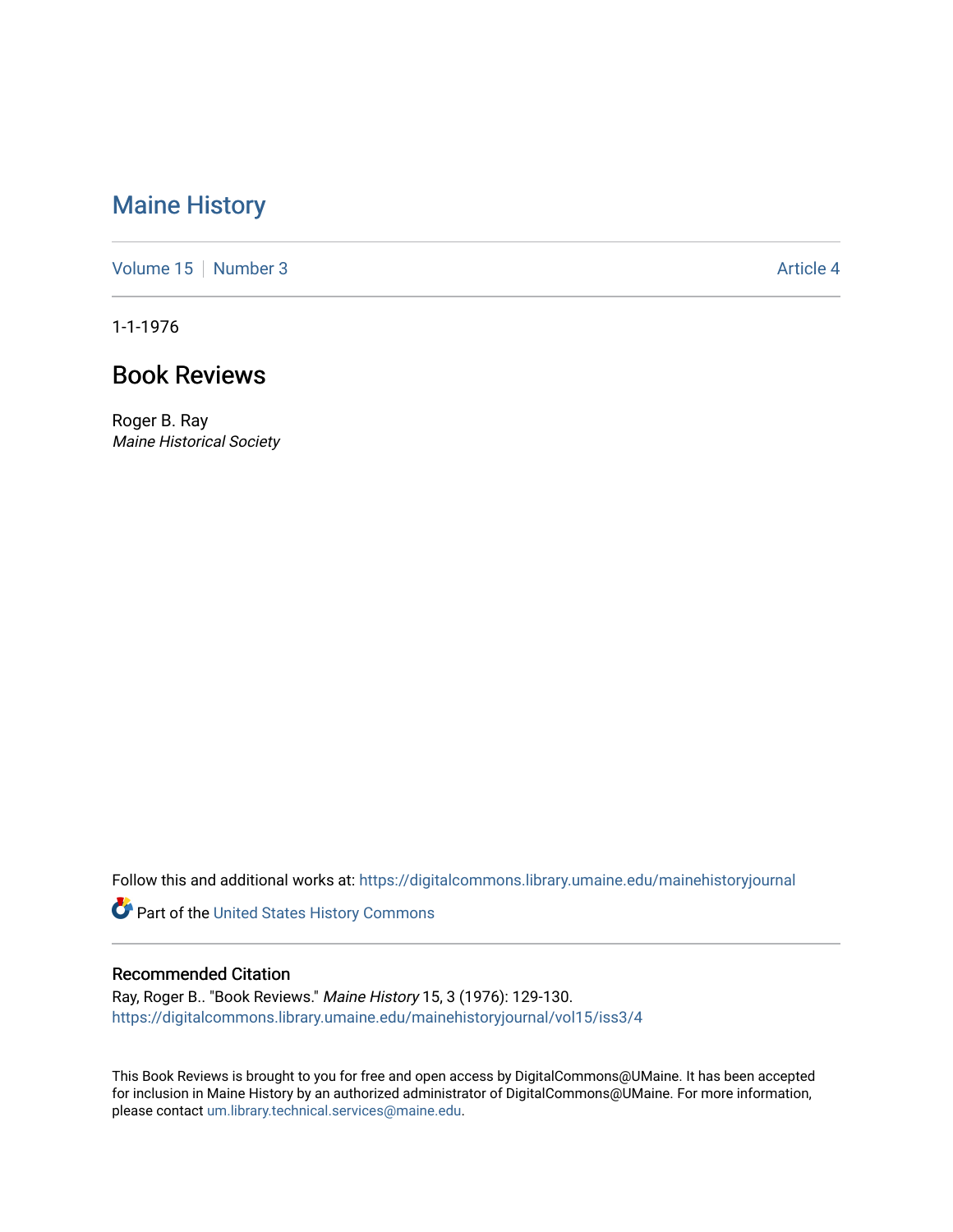## BOOK REVIEW

*Province and Court Records of Maine,* Volume 6. *The Court Records of York County, Maine, Province of Massachusetts Bay, January 1718/19 - October, 1727.* Edited by Neal W. Allen, Jr., with an Introduction by Robert E. Moody. Portland, Maine Historical Society, 1975. xxii, 294 pp. \$30.00

Unlike the previous volumes, volume six of *Province and Court Records* contains only the records of the Court of General Sessions of the Peace, which exercised original and appellate jurisdiction in minor criminal matters; records for the time period relating to the Inferior Court of Common Pleas, which dealt with civil cases, remain to be published. Neal W. Allen, Jr. has scrupulously maintained the high editorial standards of his previous volumes in the transcription and documentation of cases, and he has continued the policy of taking note of the disposition of cases appealed to a higher court  $\rightarrow$ reproducing, in whole or in part, selected appeals of particular relevance.

The introduction to volume six, written by Robert E. Moody, is particularly helpful in providing a context in which to place several of the people brought to court, the tight rein of conformity in a theocratic government, and the continuity of the concept of the function of the court with the ruling group at the time. Professor Moody has also called our attention to groups of cases providing insight into the social history of colonial Maine. By his grouping and commentary, he has made it apparent that this and the preceding volumes are of primary value to the social historian. For example, the multiplicity of indictments for fornication included those married by ministers of denominations outside the "established"